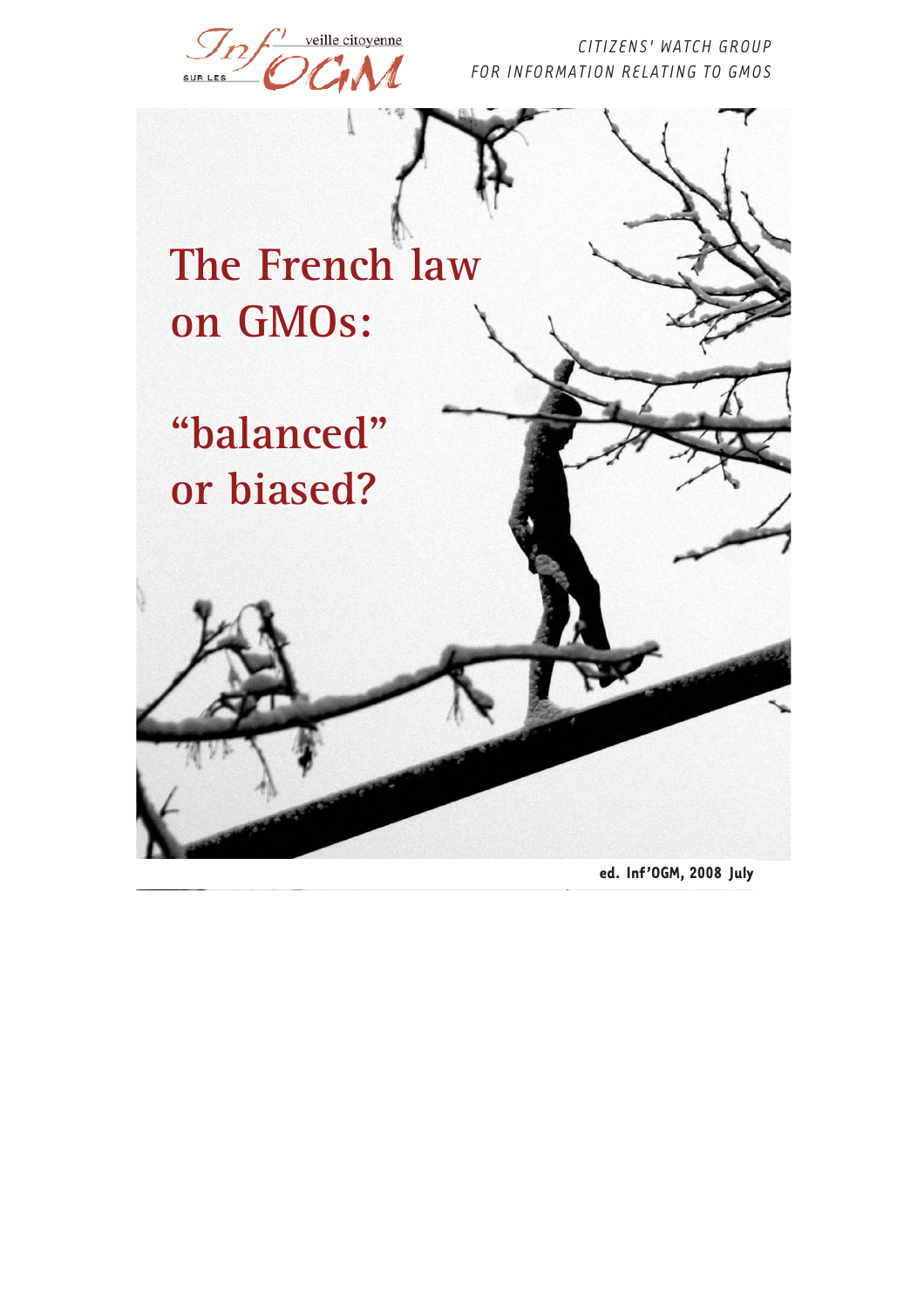# **TABLE OF CONTENTS**

## **I. The genesis of the law**

## **II. The outlines of the law**

| Transparency and participation: between progress and status quo  12 |  |
|---------------------------------------------------------------------|--|
|                                                                     |  |

## **Forthcoming issues:**

|--|

**This brochure was coordinated by Anne Furet and published by the Inf'OGM association in July 2008. Members of the Inf'OGM legal watchdog provided their support in producing it. Photo credit: Christophe Noisette (http://www.lairederien.net). Translation: Eric Alsruhe and Deming Herbert**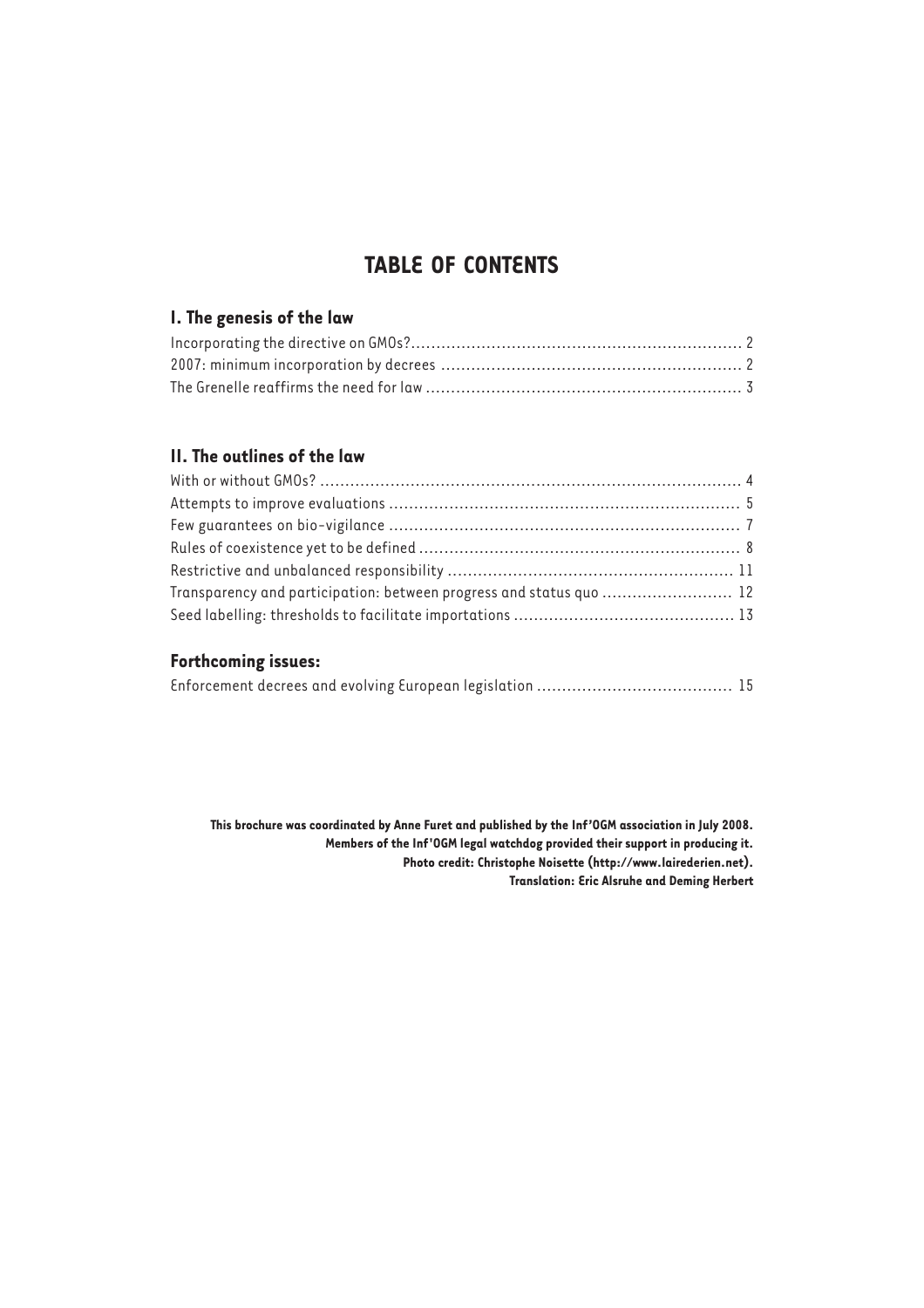# **THE FRENCH LAW ON GMOS: "BALANCED"\* OR BIASED?**

*\* Remarks made before the French National Assembly on 20 May 2008, by par Jean-Louis Borloo, Minister of the Environment: "Ladies and Gentlemen, before this bill, there was absence of law and order: everyone could do what they wanted and where they wanted, whatever the possible harm for third parties. Now that we have a balanced document and, what's more, that there are no more GMOs sold in France, we have a clear framework".*

In December of 2007, the Government presented a bill on GMOs in the Council of Ministers. Agricultural and citizen groups were already critical of the text's lack of accordance with the consensus reached at the Grenelle Round Table.

Six months later, after having been sent back and forth between the French National Assembly and Senate, the text has been modified and the results are mixed: some improvements have been adopted, but the substance of the text remains unchanged. Whilst establishing the right to produce "with or without GMOs", the text implements three noteworthy changes: the creation of a new organ of GMO evaluation in France, the required adoption of "rules of coexistence" and the creation of a special responsibility regime in case of crop contamination by GMOs. The law went into effect on 26 June 2008, and Inf'OGM explains the stakes of this law, its contents, and its consequences in the years to come.

- 1 -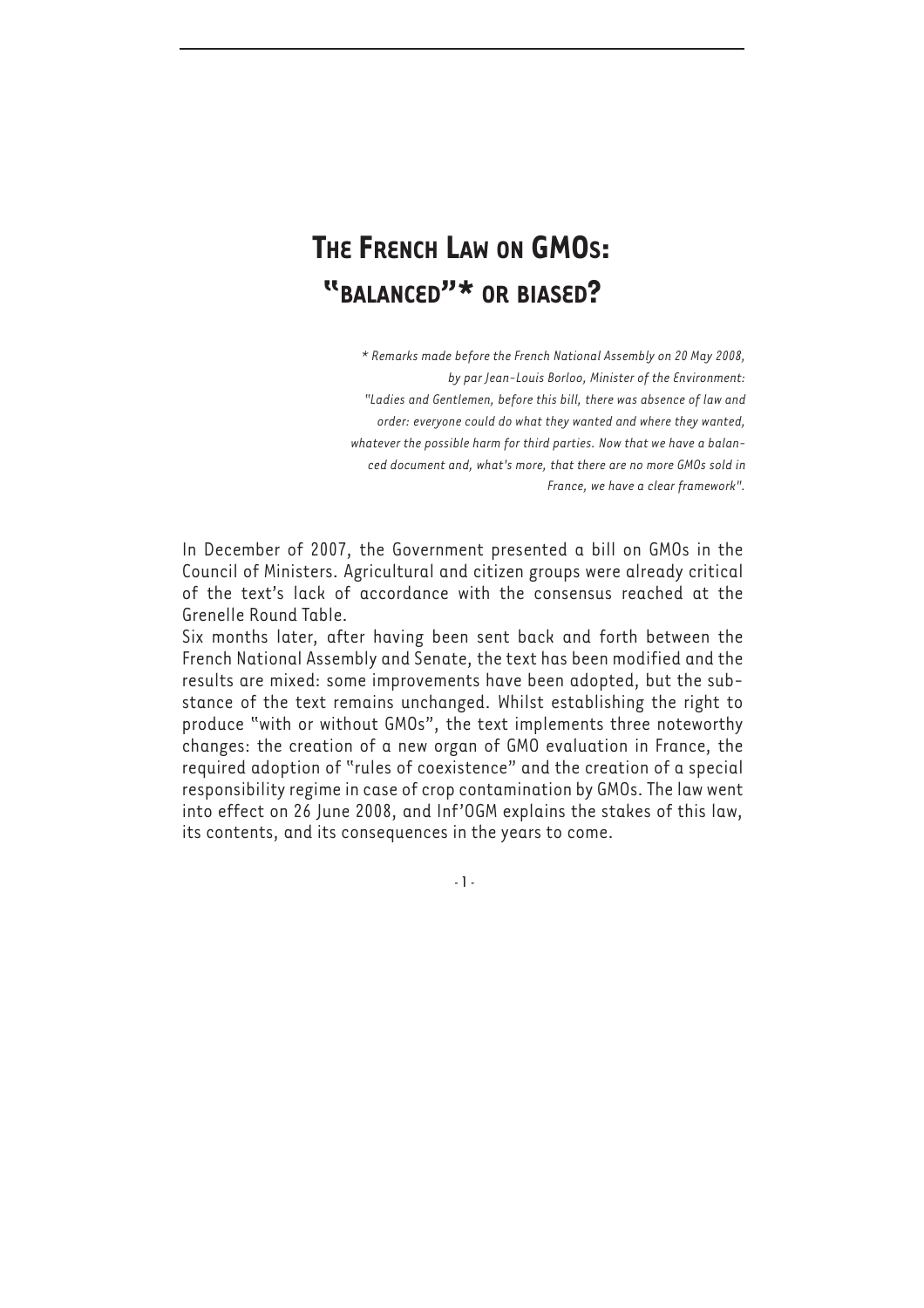# **I. The genesis of the law**

In 2007, there were a bit more than 22,000 hectares of declared Mon810 maize crops on French territory. On 7 February 2008, the government temporarily banned the cultivation of Mon810 maize. In this context, why a law on GMOs?

# **Incorporating the directive on GMOs?**

In 2001, the European Union adopted Directive 2001/18 on the release of GMOs into the environment. It was supposed to be incorporated into national law by the member states before 17 October 2002. Not having met its Community obligations, France was thus condemned, on two occasions, by the Court of Justice of the European Communities (ECJ), but at first with no sanction. In early 2006, the French government thus tried to make an initial bill be adopted in order to finally incorporate this directive. Examined by the Senate, this bill was never put onto the agenda of the National Assembly. The official reason for this hitch was that the parliamentary agenda was too full. But it seems that this delay was related more to the sensitive nature of the subject and to the beginning of the presidential campaign.

In 2006, the European Commission referred France to the ECJ for the third time (1), requesting that financial sanctions be imposed: a fine of 38 million euros and a daily penalty of 366,744 euros for delay in payment of debt.

# **2007: minimum incorporation by decrees**

Three months later, in March 2007, the government published three decrees that incorporated the essential points of the directive's measures (2): the drawing up of authorisation request applications, registry of crops, informing the public about field trials, etc. However, for procedural reasons, certain elements to be incorporated required the adoption of a law, in particular the safeguard clause.

1, Please see notes on page 16

 $-2 -$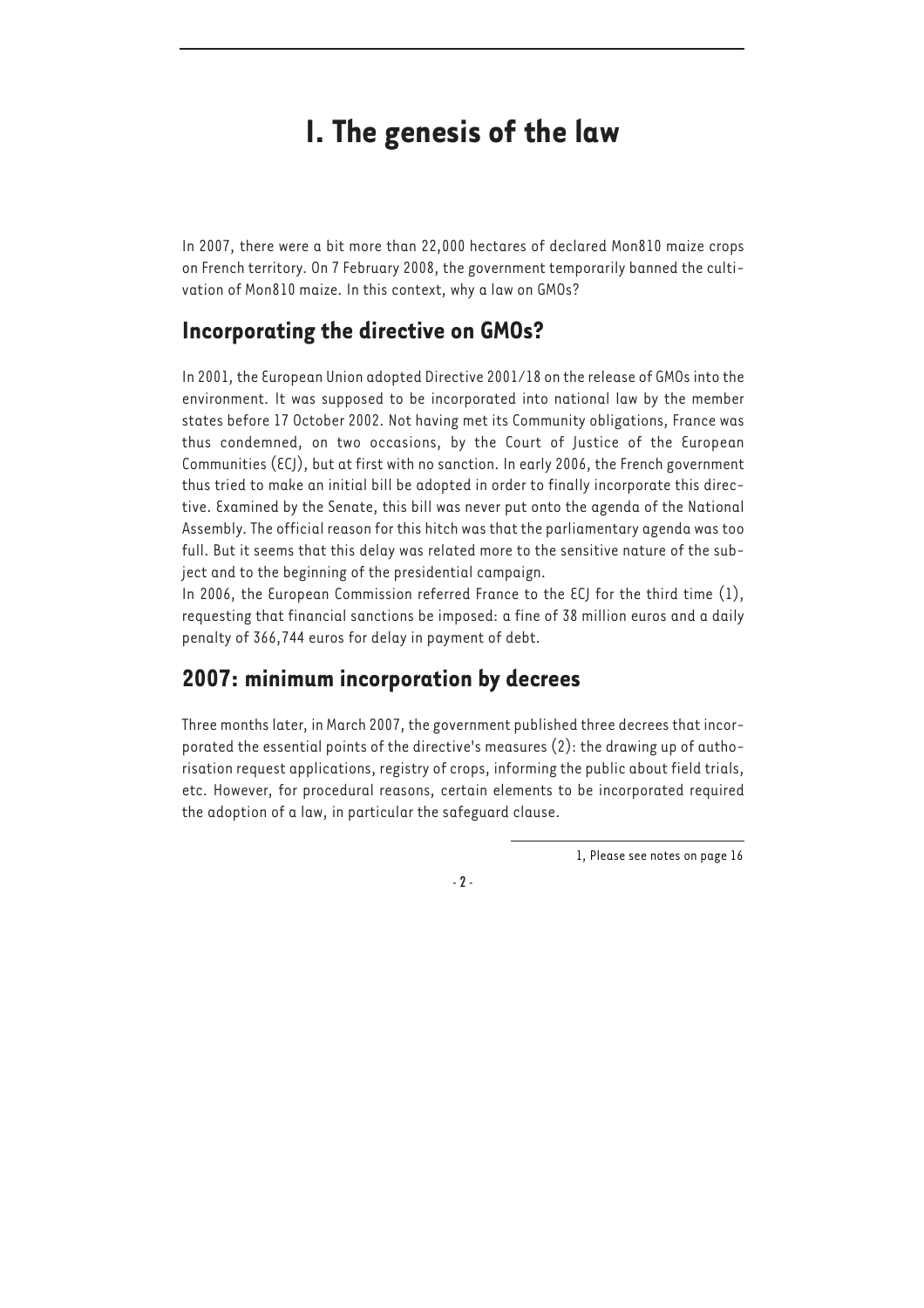With regards to coexistence rules and the responsibility regime, Directive 2001/18 is silent. The Community institutions decided on subsidiarity, considering that "*The conditions under which European farmers work are extremely diverse. [...] The measures that are applied must be specific to the farm structures, farming systems, cropping patterns and natural conditions in a region."* (3). It is thus up to the States to set up their own rules of coexistence and responsibility. Ultimately, whilst some provisions contained in the law correspond to required incorporation of the directive, the main points of this law (High Council, rules of coexistence and responsibility) are not a Community obligation.

## **The Grenelle reaffirms the need for law**

In 2007, the government organised a broad round table on all environmental issues. Named "*Grenelle de l'environnement"*, this pro-

cess was supposed to reach "*15 to 20 concrete and quantifiable measures that as many participants as possible agree to"*. A joint committee was devoted to GMOs (4).

Among its conclusions were the adoption of a law creating a High Authority, that guarantees "*free choice to produce and consume without*

*GMOs"* and that establishes responsibility and participation by the public. Another major conclusion was a moratorium, via the safeguard clause, on the sole GM maize authorised for cultivation: Mon810.

#### **The major dates of the law**

**8 February 2008**: The Senate adopts it in first reading, after having included the offence of *fauchage* (cutting down GMOs crops in the field) and limited the objectives of the rules of coexistence.

**9 April 2008**: The formal vote by the National Assembly (NA) leads to the adoption of the text in first reading, by only about 10 votes. The MPs introduce several improvements: protection of "GMO-free", improvement of transparency, taking into account beekeepers. These amendments highlighted the division in the parliamentary majority on the subject of GMOs.

**16 April 2008**: Adoption by the Senate in second reading, with only one amendment: introduction of the definition of thresholds for *"GMO-free"*. The two houses having both adopted the other articles now limits the parliamentary proceedings to Article 1.

**13 May 2008**: The NA's adoption of a procedural motion by the MP André Chassaigne (Communist Party) leads to rejection of the text. The government convenes a joint committee of the NA and

> the Senate, thereby bypassing the NA's decision. **14 May 2008**: The joint committee accepts the text as resulted from its second reading by the Senate. It's now up to Parliament to approve or reject the text, without being able to make amendments. **20 and 22 May 2008**: The NA and then the Senate definitively adopt the text.

- 3 -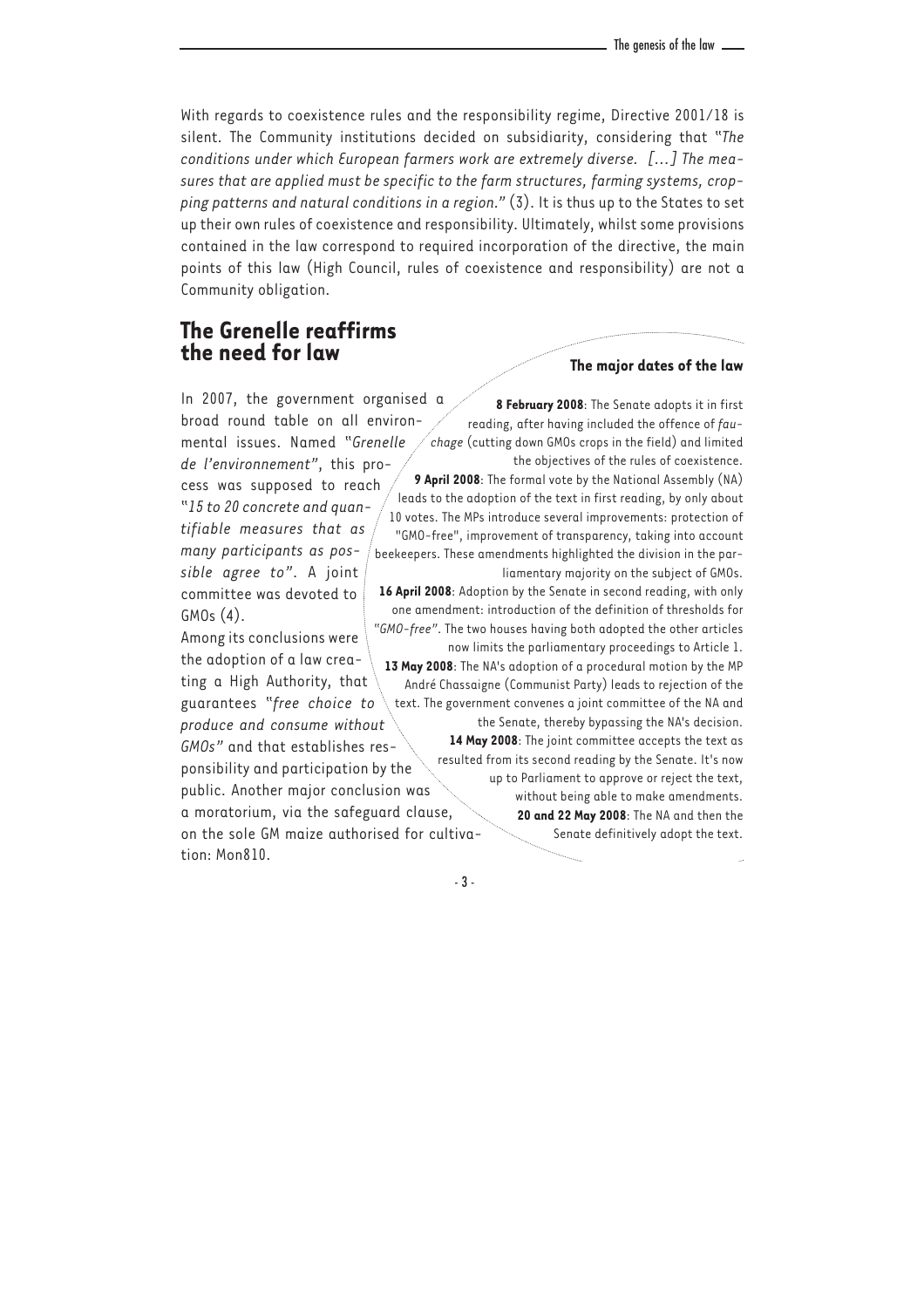# **II. The outlines of the law**

The bill is divided into six sections and 21 articles (5). Article 2 defines the major principles that govern the text as a whole. These principles include: evaluation and preliminary expertise that is independent, transparent, multidisciplinary and impartial; the principles of precaution, prevention, information and participation by the public; the freedom to produce and consume with or without GMOs; and the protection of agrarian structures, local ecosystems and the channels that are described as "*GMOfree"*. But however interesting they are, these notions and principles are not necessarily stated in the rest of the text, which brings up uncertainties and incoherencies.

# **With or without GMOs?**

Article 2 lays the principle of *"the freedom to produce and consume with or without GMOs"*. This is the first contradiction, as the European project SIGMEA (6), mentioned during the parliamentary proceedings, has clearly established that *"for the channels (...) that demand total absence of GMOs in productions, coexistence at the local level is (...) technically impossible in most cases"*.



Along with the surprise adoption of an amendment by the Communist MP André Chassaigne, which makes the provision that *"genetically modified organisms can be cultivated, sold or used only if the production and sales channels described as* 'without genetically modified organisms' *are respected"*, Parliament initially allowed the scales to tip in favour of the *"GMO-free"* guarantee.

But, with the aim of limiting the reach of this amendment, presidential arbitration led to the adoption of a sub-amendment that states, *"the definition of* 'without genetically modified organisms' *must be understood by referring to the Community definition. Until a definition is made at the European level, the corresponding threshold will*

 $- 4 -$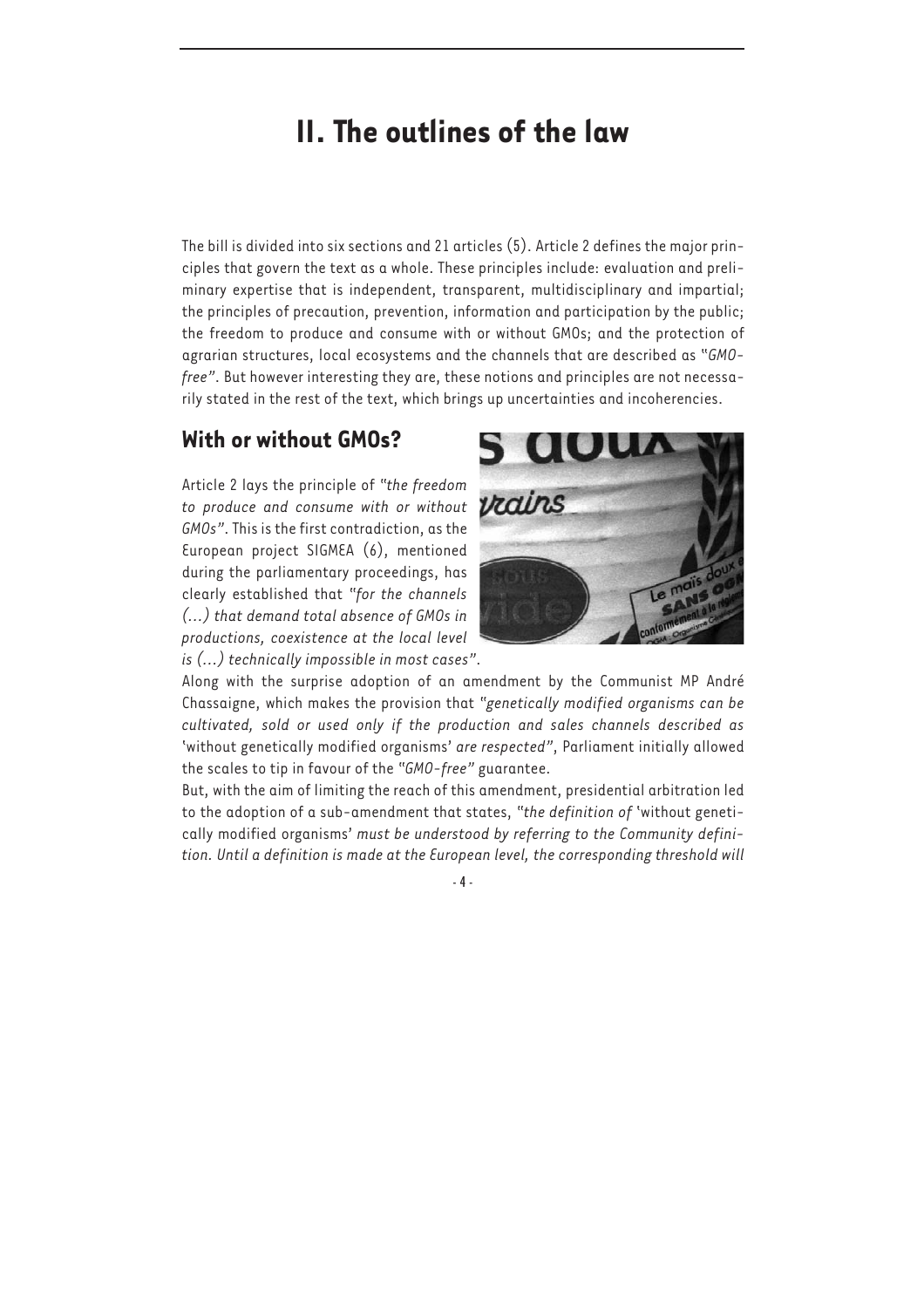*be determined officially, according to the opinion of the High Council on biotechnologies, species by species"*.

This measure breaks off with the definition used by the French Directorate-General for Competition, Consumer Affairs and Fraud (DGCCRF), which is that of the absence of any trace of GMO in the product (or less than 0.01%) (7).

The introduction of a threshold to define *"GMO-free"* prepares the way in the more or less long-term for the introduction of a bit of GMO in what is described as *"GMO-free"* productions. Furthermore, whilst this protection is set in principle, it does not come up again in the rest of the provisions of the law, except, to a lesser extent, in the possibility for a label of quality and origin to ask the administration to decree stricter rules of coexistence in order to reinforce protection. Organic production should fall within this category.

### **Attempts to improve evaluations**

There were previously three national organs that intervened in the field of GMOs: the Genetic Engineering Committee (CGG), in charge of the contained use of GMOs; the Biomolecular Engineering Committee (CGB), in charge of evaluating the risks linked to voluntarily release of GMOs into the environment; and the Provisional Committee on Bio-vigilance (8), in charge of giving an opinion on the monitoring protocols and of alerting the administration if an undesirable event occurs. The law merges the first two and maintains the third.

#### **Greater multidisciplinary nature**

The High Council on Biotechnologies (9) (called *"High Authority"* at the beginning of the proceedings) is divided into two committees: a scientific committee and an economic, ethic and social committee.

Whilst the scientists of the CGB were *"designated due to their competency in biomolecular engineering"* (10), this scientific committee will be composed *"among others"* of specialists in genetic engineering, public health protection, agronomic sciences, science as applied to the environment, law, economy and sociology. A greater multidisciplinary nature has thus been decided on.

As for the economic, ethic and social committee, it will be made up *"among others"* of representatives of associations that can refer matters to this High Council (associations for the protection of the environment, defence of consumers, defence of the ill);

 $-5 -$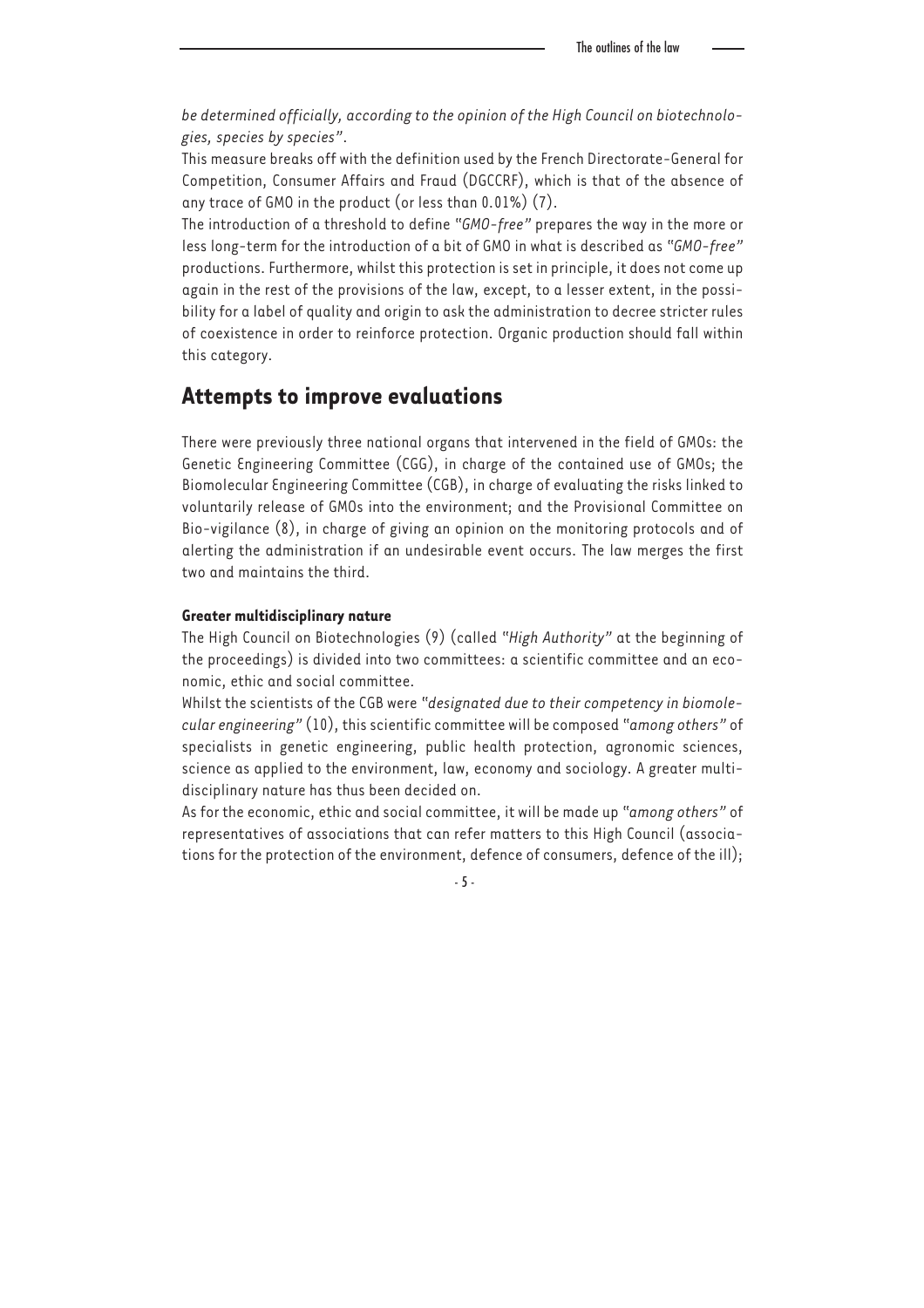professional organisations; a member of the national consultative committee on ethics for life sciences and health; two MPs; and, a new element, representatives from associations of local communities. Representation by industries that implement GMOs, which was covered in the CGB, is no longer mentioned, but the term *"among others"* will perhaps allow it to enter the High Council during the implementing decree. The decree determining the exact composition and functioning of the High Council will be published quickly, in all likelihood as soon as the law (on hold until the Constitutional Council gives its decision) is promulgated.

#### **Distant cohabitation between scientists and civil society**

The High Council is in charge of enlightening the government on all questions concerning GMOs and of formulating opinions regarding the eva-

economic, ethic and social committee will

opinions submitted to it.

**High Council on Biotechnologies: an expert's opinion** by Frédéric Jacquemart, former member of the CGB

luation of risks for the environment and health. The scientific committee will give its opinions, and the Contrary to what had been acknowledged as necessary during the Grenelle Round Table, nothing has been done to deal with the fundamental and general questions that should be decided on prior to case-by-case examination. For example, by constantly focusing on the details, we forget that we are lacking the general justification (and not just the motivation)  $\frac{1}{2}$  for the transgressing of the natural modes of the evolution of species that transgenesis represents. Nothing less than that!

make recommendations **T**he fact that the High Council shall be presided by a scientist and not based on the scientific  $\frac{1}{2}$  a politician demonstrates the mistaken conception that the MPs have Will this make for an imbalance of powers betof science. Senator Legrand's presidency of the High Authority Prefiguration Committee (CPHA) had showed the importance of putting a politician in this position. It was even one of the strengths of this committee.

ween the two bodies? The question has given rise to many parliamentary exchanges, but without providing a clear response. Practice will tell us how much attention will be paid to the recommendations of the ethic, economic and social committee. The opinion of the High Council will be obliged to **A**s for the separation into the two *"scientific"* and "economic, ethic and social" committees, it represents a considerable step backwards, even compared to the CGB, which is nonetheless far from being a model. Except for the trials in confined spaces, everything must obviously be dealt with in plenary session, to take advantage of the interaction between the two bodies (and not committees). The linking between the two was described in the draft bylaws of the CPHA, but who read it before legislating?

- 6 -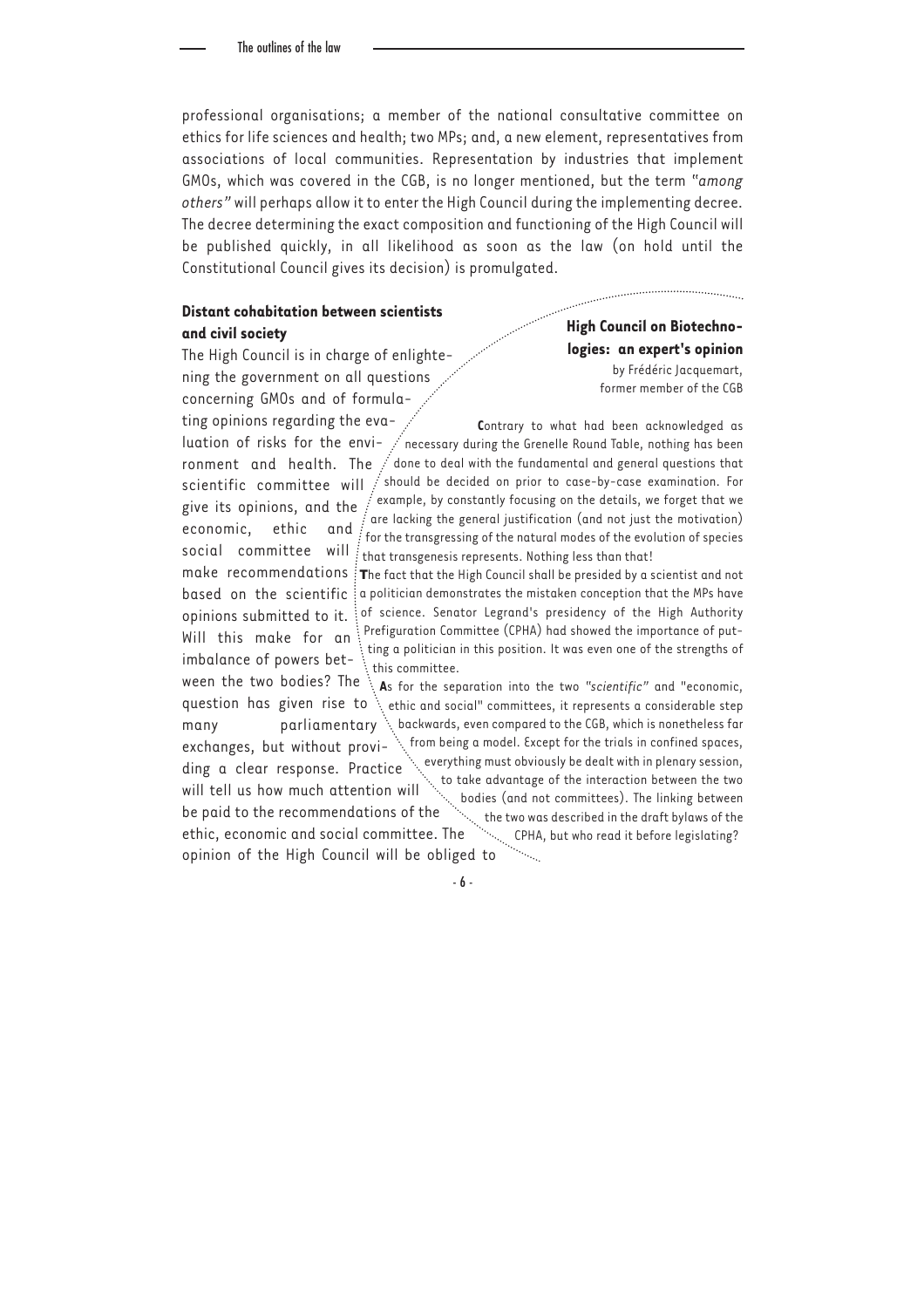*"mention divergent positions that are expressed"*, and, in the end, the formal decision will be made by the administration. The criticisms made about the separation of civil society considerations and scientific considerations have led the MPs to include the possibility for the High Council to meet in plenary session, at the request of its chairman or of half its members, regarding any question that takes up itself or that is referred to it. For the uses of GMOs in confined spaces, only the scientific opinion is required, and this shows a refusal to see civil society express doubts about the timeliness of any particular line of research.

#### **Grey areas**

#### **1-The High Council's resources**

In 2007, the Biomolecular Engineering Committee had recommended greater human and financial resources for its successor (11). Does the law meet this demand? As the High Council has no legal status of its own, it cannot be given a budget. It will be up to the various ministries in charge of its secretariat and to the MPs during the examination of the budget law, to be careful to attribute it sufficient resources. It will moreover benefit from part of the tax proceeds obtained from marketing authorisation applications, and above all from those that will apply to confined use, which are even more numerous.

#### **2-The independence of the experts**

In 2007, the government had called for *"indisputable evaluation"* of the issues. Whilst Article 1 lays down the principle of the independence of expertise, nothing in the rest of the law states this principle. The members of the CGB had been obliged to fill out a declaration of interests over the previous five years. It can be thought that this will be the same for the members of the High Council. However, the MPs refused to pass an amendment that would make this declaration obligatory.

Thus, no provision would prevent there being members with significant interests in biotechnology industries. The order naming the High Council and the decree governing how it functions will give us a response.

### **Few guarantees on bio-vigilance**

The aim of the biological monitoring of the country (12) is to protect the health and photo-sanitary state of plants, and to monitor the possible appearance of uninten-

 $-7$  -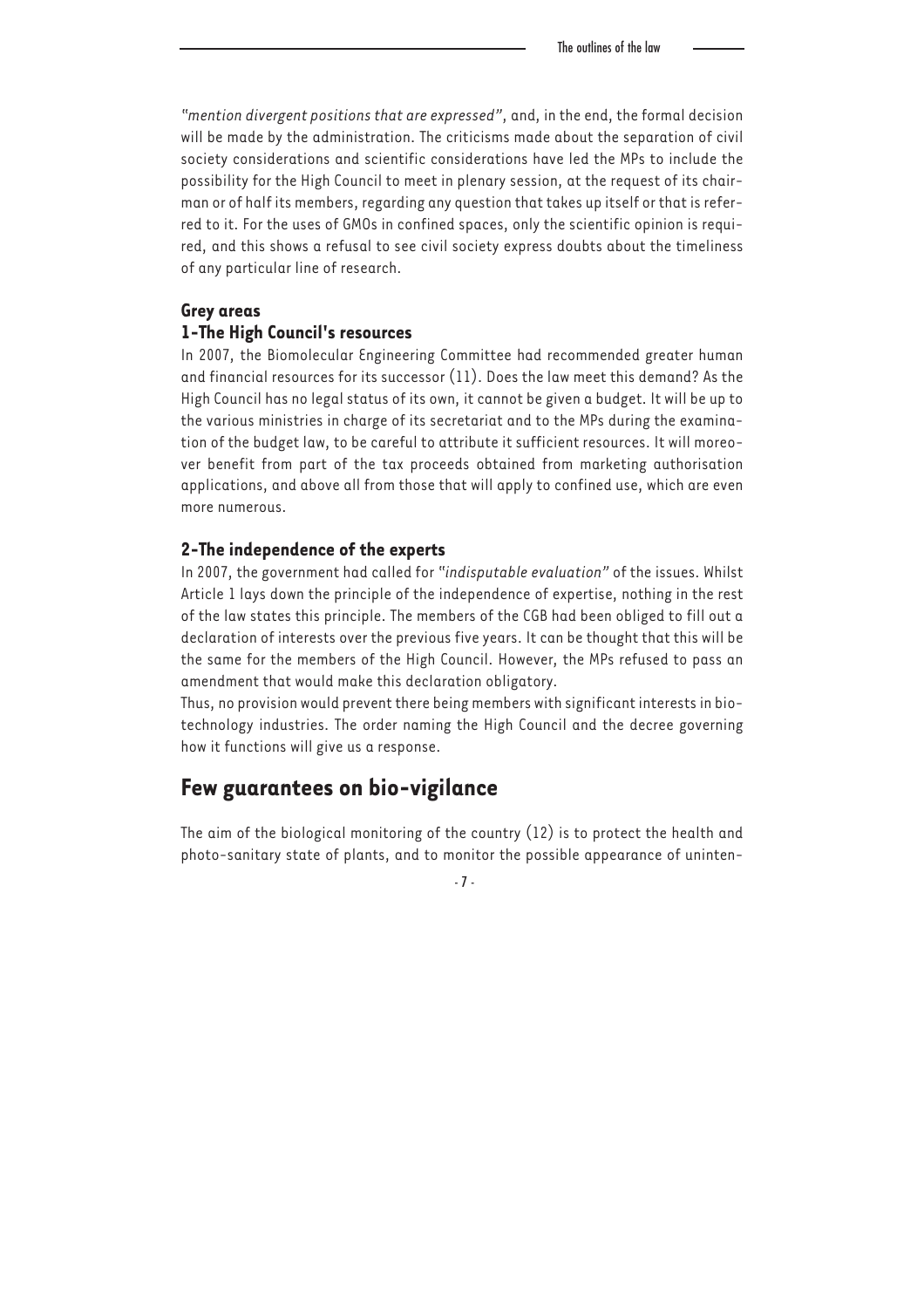tional effects of agricultural practices on the environment. Up to now, this activity was taken care of by the Regional Services of Plant Protection (SRPV) and the Biovigilance Committee, which has remained *"provisional"*, due to lack of decree defining its composition and functioning.

The new law redefines this bio-vigilance provision. Three different actors step in:

- the SRPV are in charge of monitoring in the field;

- the High Council is consulted on the protocols and methodology for implementing the monitoring related to GMOs;

- a new biological monitoring committee for the country is created: it has the same consultation power as the High Council; it can also make recommendations on the orientations of this monitoring, but it publishes no report on its activities. It will be made up of key figures *"designated according to their competency in the fields having to do in particular with ecotoxicology, agronomic sciences, and the protection of the environment and of plants"*. This is an unclear enumeration to say the least, which does not guarantee room for civil society and peasant-farmers in this circle. Let us hope that, this time, the administration will not be reluctant to create this organ.

## **Rules of coexistence yet to be defined**

#### **In general cases**

Until 2007, coexistence was governed by non-constraining recommendations by the AGPM (General Association of Maize Producers): isolation distances of 50 metres between GM and non-GM crops, and informing neighbours.



The law seeks to create constraining rules for the first time, whose non-respect will be punished penally. These rules, which are not yet defined, will concern the *"cultivation, harvest, stocking and transport"* of GMOs, and thus only the agricultural production of GMOs. It will not apply to the rest of the production chain (packaging, processing, distribution, etc.). Their goal will be to *"avoid the accidental presence of GMOs in other productions"* (13). But this objective is revised downwards three lines later for the distances, as these latter will have to allow for *"the accidental presence [of GMOs] in other productions to be inferior to the threshold established by Community regula-*

- 8 -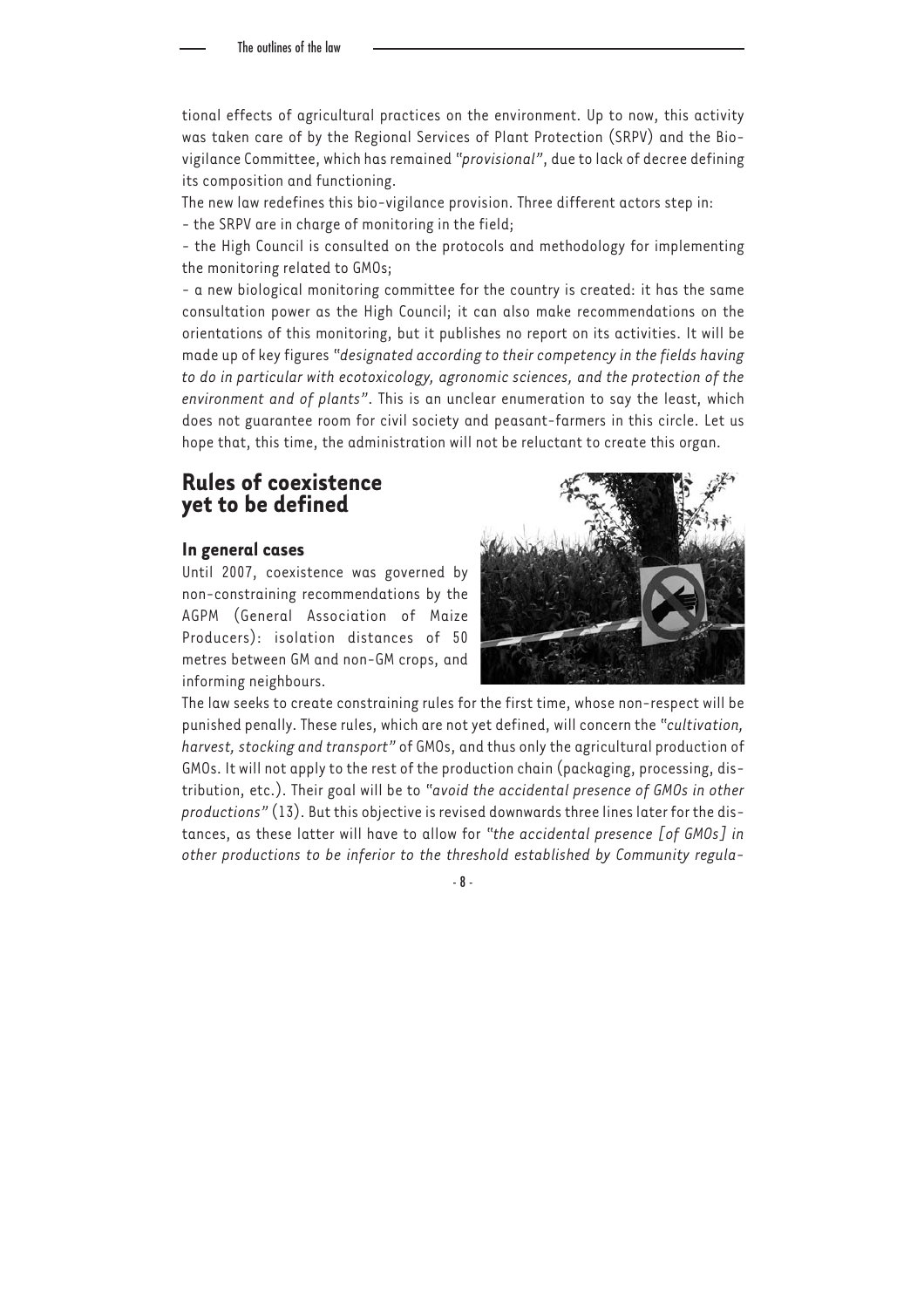*tions"*. The reference to *"Community threshold"* makes for confusion: whilst a European threshold for GMO labelling exists, there is no threshold of contamination of other products. It thus looks like this latter provision will give rise to disputes when the decrees defining the distances are published. The coexistence decrees will be drafted by the Minister of Agriculture after consultation with the Ministry of the Environment and only the scientific commit-

tee of the High Council, even though the agricultural organisations and the elected representatives of the local communities are the foremost concerned

by these rules! Could this be the first sign of predominance given to the scientific committee within the High Council?

#### **For the nature reserves and AOCs (guarantees of origin)**

The law establishes the possibility of more constraining measures in nature reserves and in AOC areas. Firstly, the

regional and national nature reserves have the possibility of excluding GMO crops from *"all or part of their territory"*, *"with the unanimous agreement by the farmers concer-*



**Interview with Jean-Jacques BRET, facilitator of the National Federation of AOCs (FNAOC)**

#### **>Does the law make it possible to guarantee AOC (guarantee of origin) without GMOs?**

We've often stated that it's essential that the AOC be able to benefit from strength and protection measures vis-à-vis GMOs, and the law does represent some progress on this point. We would of course have preferred to be able to ban GMO cultivation on our AOC territo-

ry; we were told this was impossible with regards to Community regulations. In the name of the principle of reality, we contented ourselves with a more modest measure, along with this amendment that enables the AOCs to ask for reinforced protection measures. In concrete terms, these should take the form of isolation distances of GMO crops superior to what is provided for in the case of other crops. Regarding the practical methods and the time required to set up such measures, we don't have all the precise facts yet, but we'll remain very vigilant.

#### **>Is responsibility as defined in the law sufficient?**

Compensation just for the economic damage resulting from the difference in price between the GMO harvest and the non-GMO harvest is very unsatisfactory. The major damage that the AOCs incur is the loss of brand image and the loss of trust the consumer has in the product. And this is unfortunately completely glossed over in the law as adopted by the MPs.

- 9 -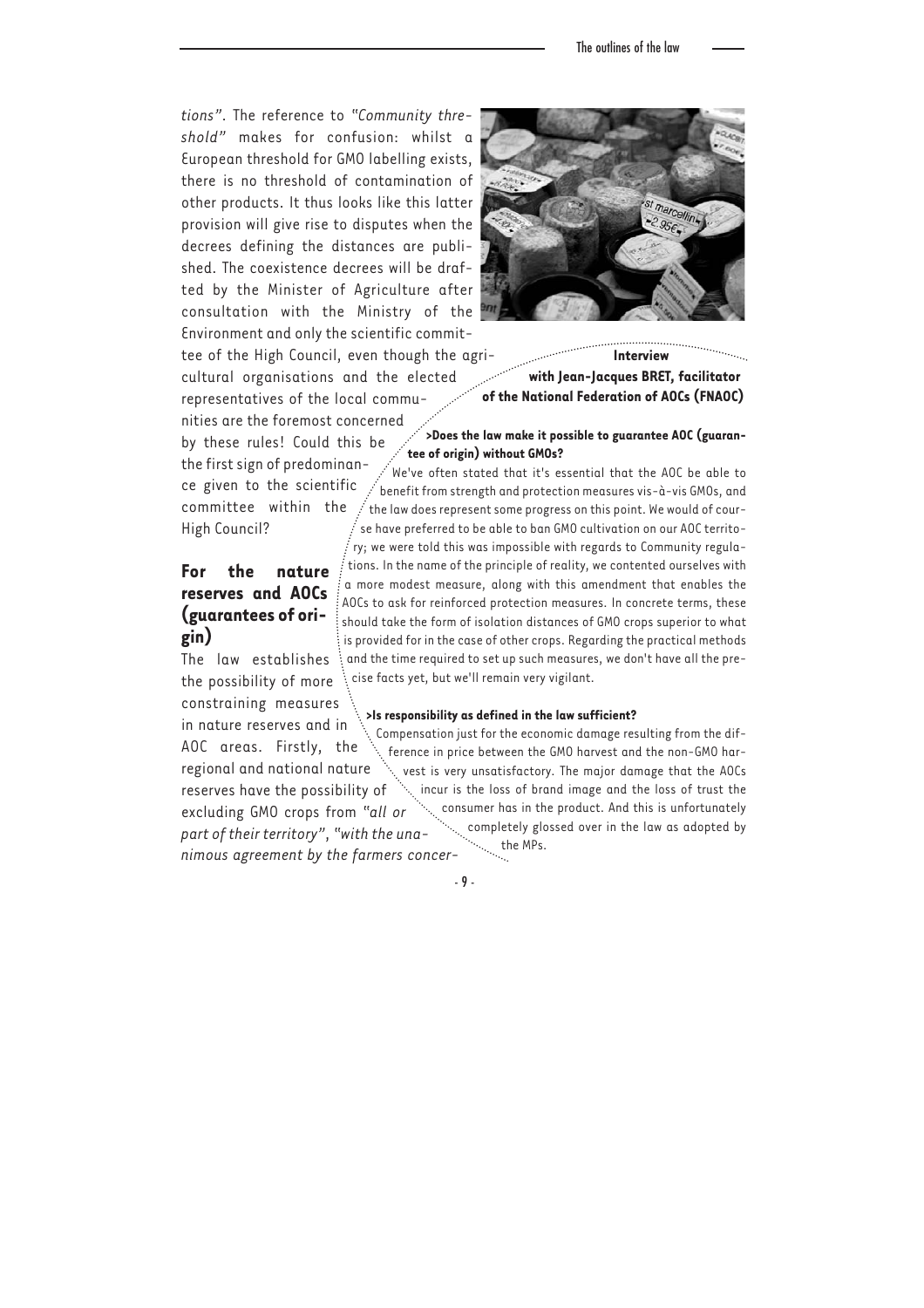*ned"* and *"subject to this possibility being provided for in the charter"* (14).

How is this going to happen in concrete terms? The regional and national nature reserve charters are revised every 12 years. Many regional nature reserve charters are currently in the process of being revised, and establishment of the provision is being reflected on. This is the case of the Landes de Gascogne regional nature reserve, which will have a new charter in 2010. Last year, this nature reserve denounced the cultivation of 1000 ha of Mon810 within its territory. With regards

to making the possible banning of GMOs appear

in the charter, François Billy, the reserve's natural heritage project officer,

**Interview with Vincent Perrot, FNAB National Federation of Organic Agriculture**

thinks that it will be included in the future charter. But for **>Does the law make it possible to maintain organic farming specifications in relation to GMOs?** 

him, *"it's unrealistic to think that unanimous agreement among the farmers can be negotiated"*, especially given the context of the trade : "GMO-free". But everything leads us to believe that we will have thresholds unions present The European regulations that will come into force on 1 January 2009 align the organic products with the basic regulations, and "accidental" contamination at 0.9% will be condoned. With this regards, French law will not oppose this regulation. On the other hand, for the member producers of FNAB who have declared they want to remain at zero GMO and to make this known, the law will complicate their job. Afterwards, everything will depend on the surfaces sown in GMOs and on that which the administration, the High Council and the government will define as higher than 0%. This will thus be the end of *"GMO-free"*.

#### there.... And **>Is the responsibility as defined in the law sufficient?**

even if unanimous agreement could be achieved, nothing currently indicates that the arrival of tivated in GMOs, the law does not require that a trace be kept. But if tomornew farmers could The responsibility regime is obviously too weak. The economic damage is not sufficiently recognized, and non-pecuniary damage (préjudice moral) is not taken into account.... Furthermore, responsibility can be incurred only if the contamination comes from a crop of the same year. Some GMOs have retentivity over several years. This risks generating significant downgrading without compensation, as well as strong conflicts between producers. As for land culrow GM rapeseed is authorised and sown, the plots concerned will be banned from organic conversion for at least 10 years.

not put an end to the exclusion of GMOs. Furthermore, the law allows organisations that defend labels of identification of quality and origin (labels rouges, organic agriculture, AOC, IGP More comprehensively, it's the defence of the right to produce GMO-free that we would have liked to see inscribed in the law. This should have indicated that *"the rule is zero GMO"* and that the exception is accidental contamination, along with an annual check of the situation and of possible contaminations, and corrective measures that can go as far as the banning of GMOs in certain regions in the event that it is established  $\ddot{ }$  that zero coexistence is impossible.

 $-10 -$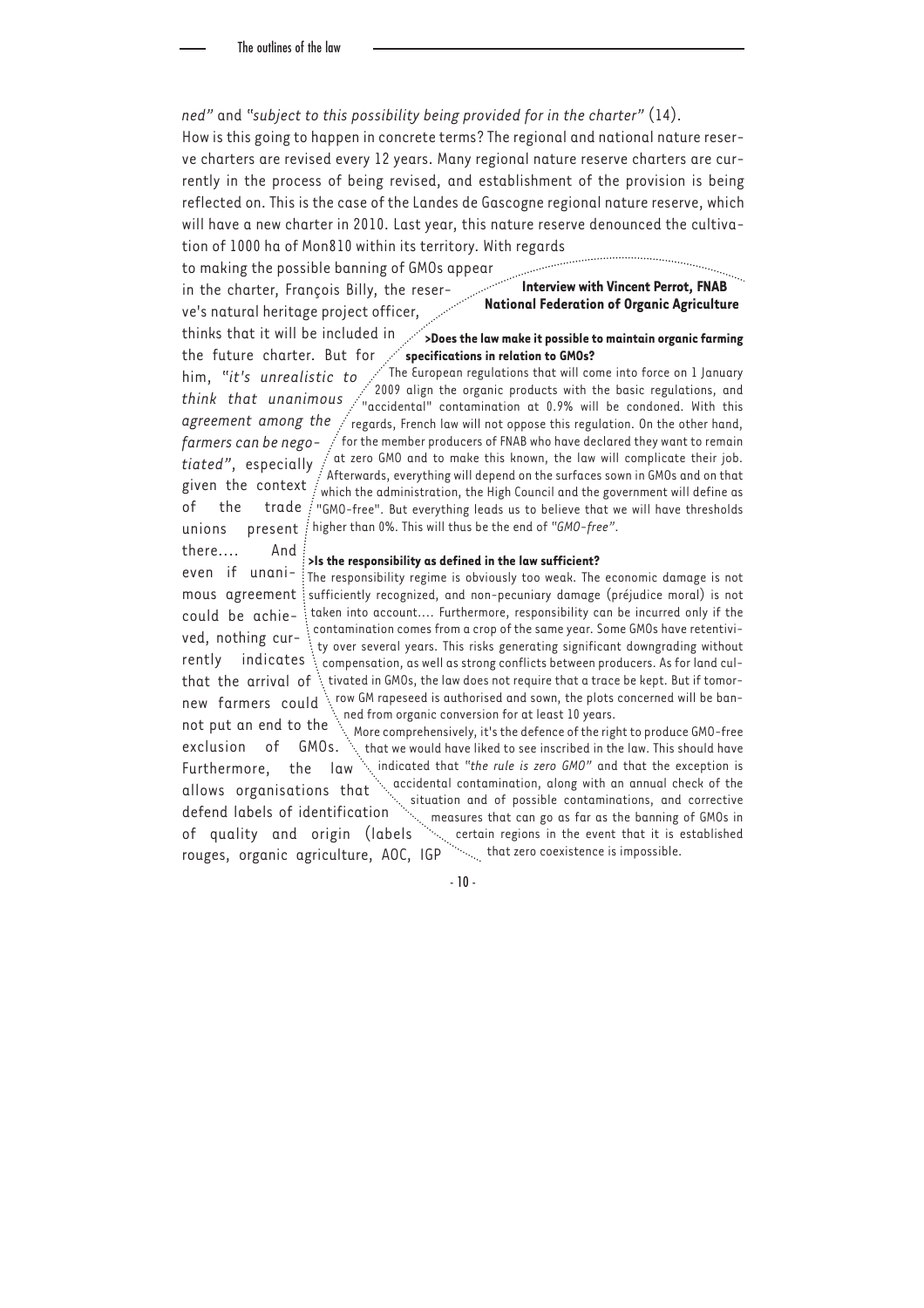(15) or INAO (16) ) to ask the administration to set up *"special measures to reinforce protection concerning GMOs"* when this is "necessary for protection" (17).

### **Restrictive and unbalanced responsibility**

The law creates, for the first time, a special responsibility regime for harm caused by one GMP crop to another crop (18). In concrete terms, under what conditions can a farmer whose harvest has been contaminated by GMOs obtain compensation for this damage? Several important points are defined.



First of all, it's a regime of no-fault responsibility; i.e., the GMP farmer has certain responsibilities even if he has correctly respected the rules of coexistence contained in the law. Furthermore, a noteworthy improvement of the law has been introduced by Parliament: besides farmers, beekeepers can obtain compensation from contamination when their harvest (honey or pollen) contains GMOs. But for the special regime to be applicable, the presence of GMOs stemming from the contamination must oblige the contaminated person to label his harvest as GMO: the contamination must thus be superior to the Community threshold labelling of 0.9%. The law also asserts several conditions regarding the origin of the contamination. The contamination must come from:

- a GMP crop authorised for marketing. It therefore does not concern contamination coming from field trials;

- from a plot *"located nearby"*. In the beginning, the bill talked about plots *"at contamination distance"*; Parliament thus narrowed the field of application of this regime. A decree will clarify what must be understood by *"nearby"*;

- from a plot cultivated *"during the same production campaign"*. The law thus excludes contaminations linked to new growths or to seed transport.

But the trickiest question concerns the compensatable damage. Regarding this point, the French legislator has made the most restrictive provisions. The contaminated farmer will be able to obtain compensation only from the economic prejudice resulting from the difference in price between the harvest *"showing identical characteristics"*

- 11 -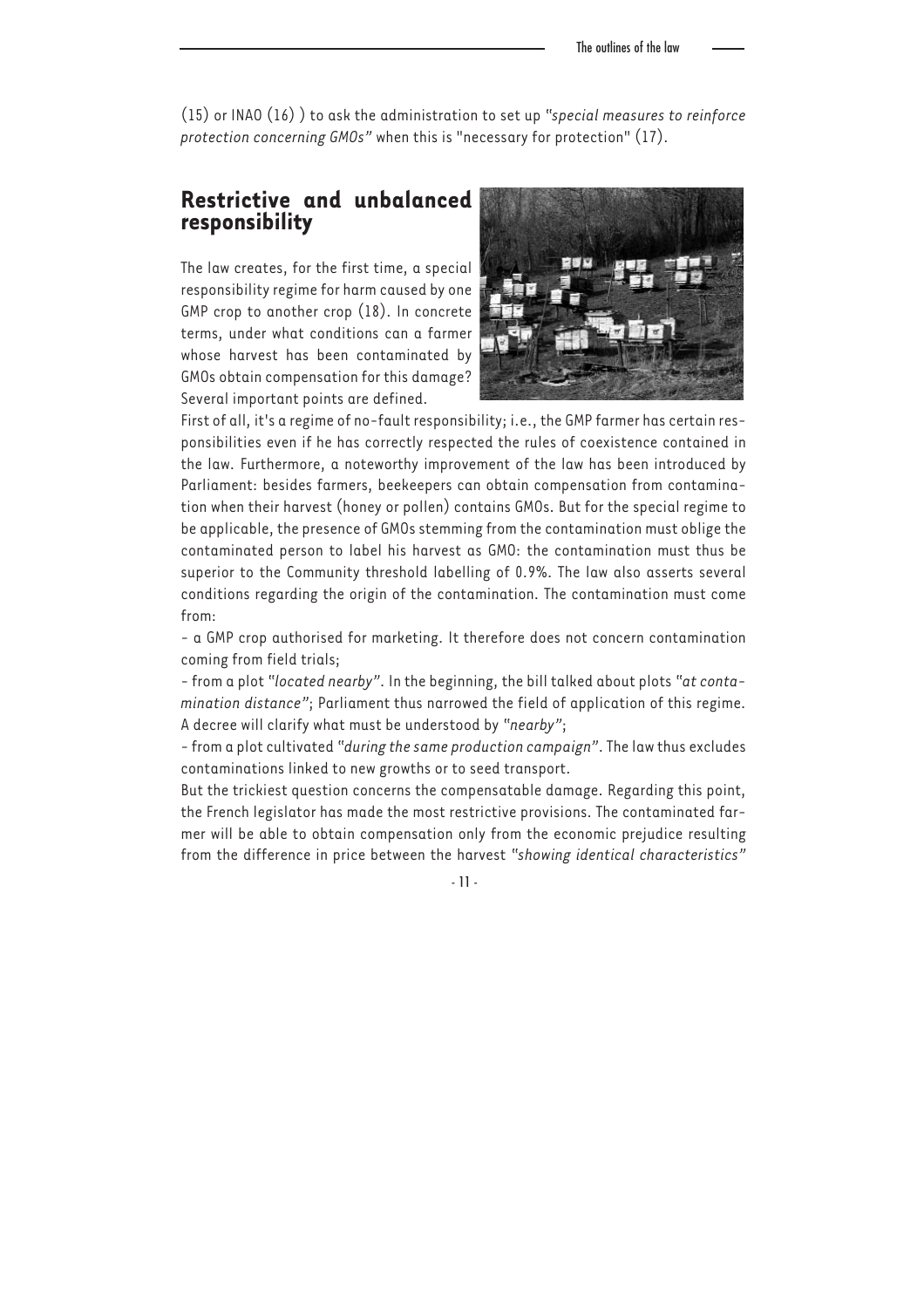not labelled GM and the price of the harvest labelled GM. Furthermore, the compensation (financial, or in kind through the exchange of harvest) is considered only from the economic angle: the bill completely glosses over compensation for préjudice moral (non-pecuniary loss, including emotional distress), damage to brand image and costs incurred by the quality channels for carrying out checks.

It should be noted that it is possible to incur the responsibility of farmers, distributors and holders of the authorisation on other legal bases, via general legal liability or present right. But then the question will be to determine the causal relation, which seems difficult in principle.

#### **Grey area: the financial guarantee**

One provision of the text seems interesting: the GMO farmer's obligation to subscribe to a financial guarantee covering his responsibility. However, at no time does the law provide for sanction in case of non-subscription to a financial guarantee; this is likely to limit the reach of the obligation.

Furthermore, while the bill was being examined, the French Federation of Insurance Companies (FFSA) sent an official letter to the government explaining that its members will not be able to bear the economic risk of GMO cultivation. *"We currently do not have an economic model that can enable us to take care of such a risk in the balance sheet of our companies"*, asserts Stéphane Gin, President of the FFSA's agriculture committee. So, in the absence of support from the insurance companies, will the decrees set up a compensation fund that will make up for the absence of insurance? If so, the question of fuelling this fund will remain: Only the GMO channel? The agricultural world as a whole? Or the taxpayers?

## **Transparency and participation: between progress and status quo**

In 2007, the French could have access to the location of crops at the local level via the Internet site www.ogm.gouv.fr. The law now provides for the creation of a more precise register indicating the location of crops by plot. The prefectures will take care of publi-



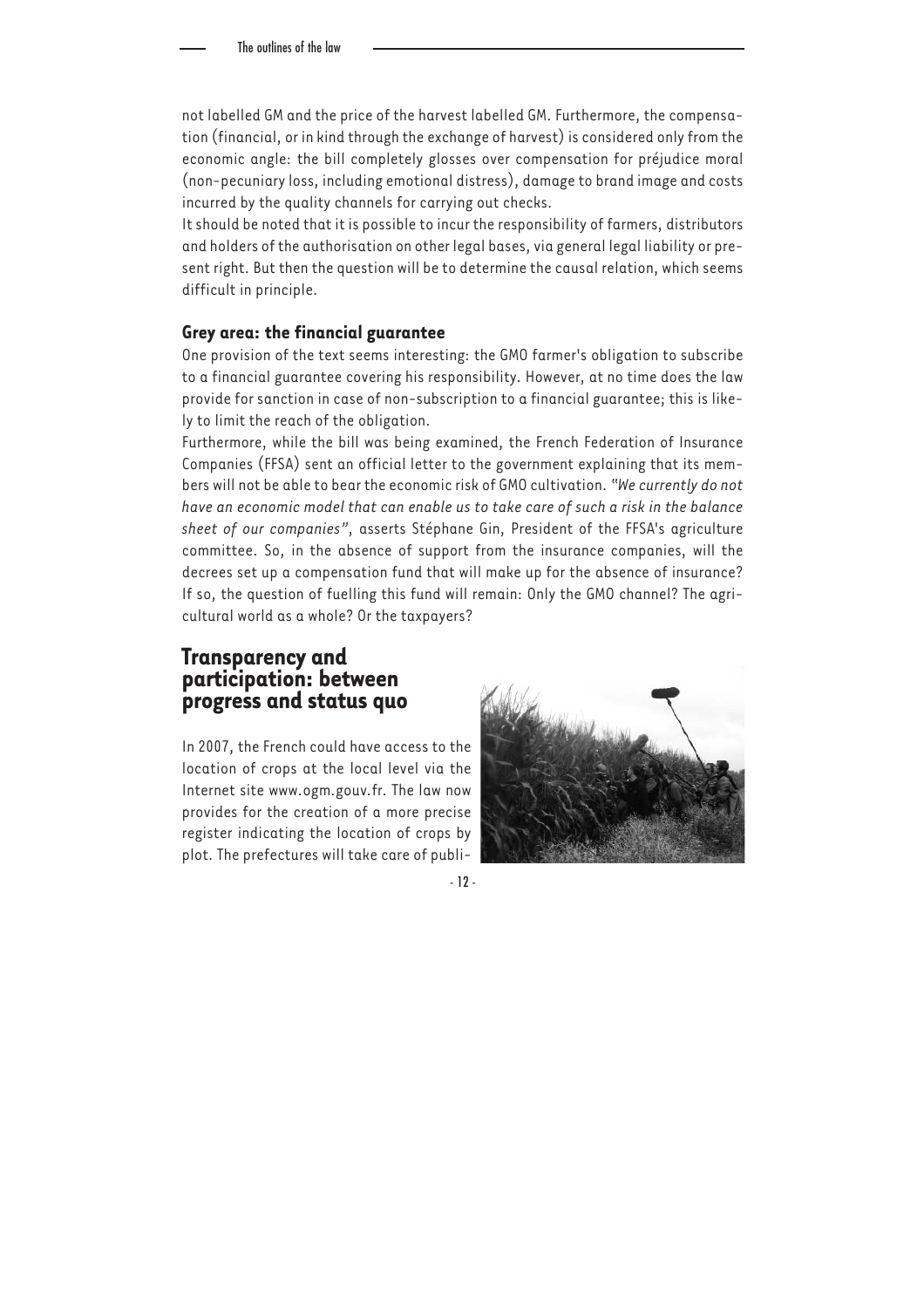shing it, on the Internet in particular (19). Furthermore, the farmers wishing to grow GMOs will have to inform the owners of the plots *"surrounding the [GM] plots"*... *"prior to sowing"* (20). These are two unclear formulations, to say the least.... Those who don't respect these obligations will be punished penally (6 months of prison and a fine of 30,000 euros).

However, the Senate granted this provision in exchange for the setting up of a *"fauchage offence"* (21), which raises the amounts of fines, especially when the field cut down is a trial (three years of imprisonment and a fine of 150,000 euros). Currently, the cutting down of crops is punished as a *"violation of another person's property"* with two years of imprisonment and a fine of 30,000 or 75,000 euros, according to whether it was carried out in a group or not.

Other points included in the law are highly organised information meetings (22): upon the request of a mayor in a town where a GMO field experiment is taking place, the administration shall organise information meetings, which the holder of the trial authorisation will attend. The 2007 decrees already provided for this, the difference being that the mayors could organise these meetings themselves. It is unfortunate that these meetings are not held before the sowings: they are therefore merely a procedure for outreach information, and in no way comparable to participation by the public. So is there really progress in democracy?

#### **Grey area**

Regarding participation, the text takes up exactly the wording of the GMO amendment of the Aarhus Convention (23): *"The State ensures, at an early stage, public information and participation, before making decisions related to GMO cultivation and its marketing"* (24). Nothing in the law specifies how this obligation will be applied. Will we have to satisfy ourselves with Internet consultation on the trials, which the courts have already declared to be insufficient with regards to the Aarhus Convention (25)?

# **Seed labelling: thresholds to facilitate importations**

There is a difference between the labelling of GM food products (mandatory above 0.9% of GMOs, according to Community regulations) and the labelling of GM seeds (whose requirement for purity is usually greater). For the latter, it's up to the Community institutions to decide to establish a threshold under which no labelling is

- 13 -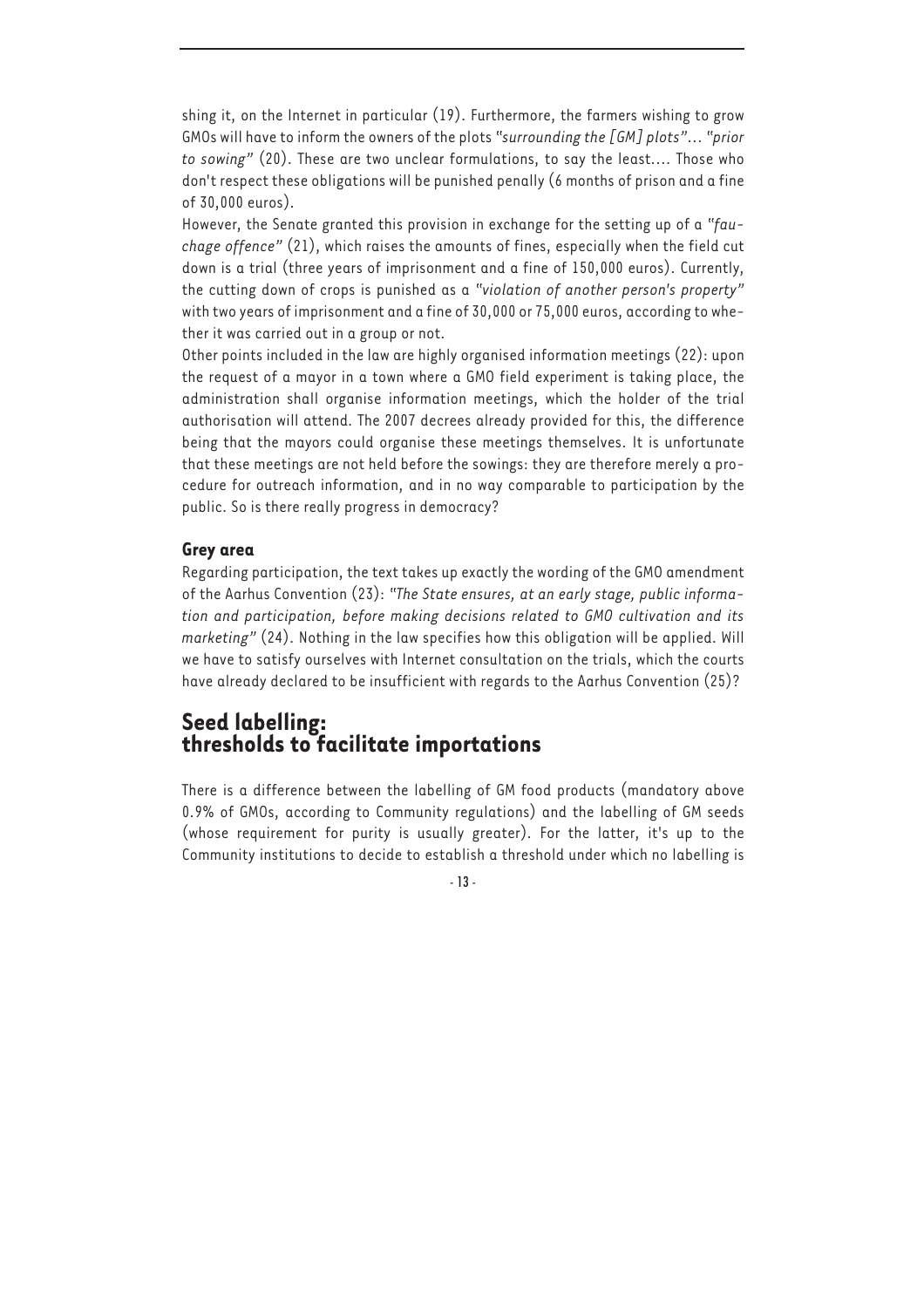necessary. However, the European Commission has not provided any rule on this point to date. In a letter to the MEP Graefe Zu Baringdorf (26), the European Commissioners Stavros Dimas and Mariann Fischer Boel explained that *"all the batches of seeds that contain GMOs [at whatever the rate] authorised for cultivation in the EU must be considered as* "containing GMOs"*, given that no threshold value exists for the GM seeds in other products. Thus, the batches of seeds that contain GM seeds not authorised to be cultivated cannot be sold"*.

This position is nevertheless not recognized as having force of law, especially in France, where batches of seeds contaminated by GMPs are put back into circulation. In fact, the French authorities have adopted three different thresholds according to the GMPs involved:

- in the case of GMPs authorised for cultivation, presence of 0.5% maximum is tolerated, without labelling, in accordance with a 2001 opinion by the European Scientific Committee on Plants;

- in the case of GMPs authorised for food but not for cultivation, this rate is set at 0.1%, also without labelling;

- for the non-authorised GMPs, consignment or destruction are appropriate. The objective of the last article of the law (27) is to allow the French administration to set thresholds under which seeds containing GMOs will not have to be labelled. The authorities thereby wish to legalise an administrative practice by establishing thresholds, species by species, until Europe sets thresholds for the entire Community. These thresholds will make it possible to facilitate importations of seeds from South America and the United States or elsewhere. And this will inevitably contribute to the very dangerous spread of contaminations!

- 14 -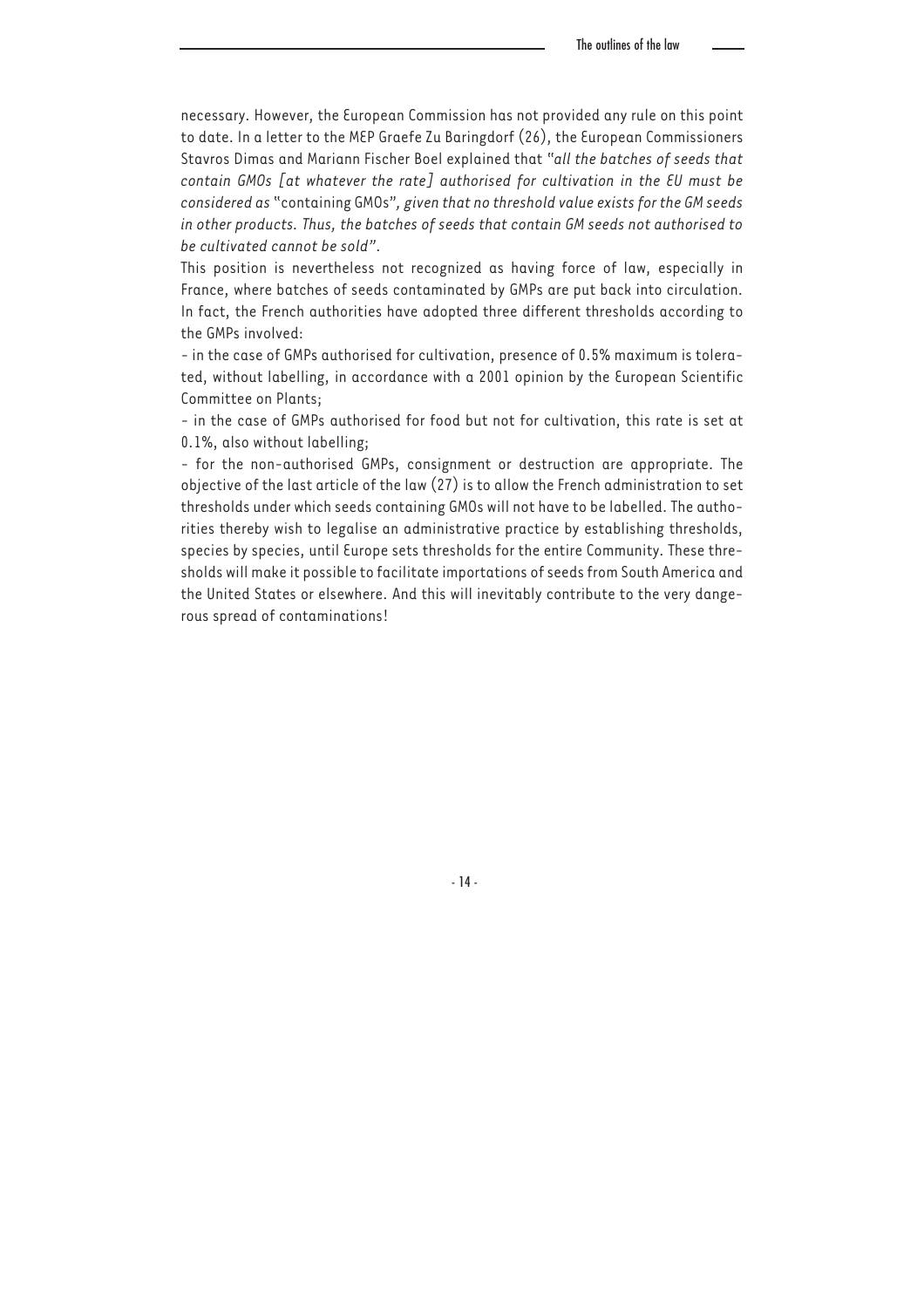## **Forthcoming issues: Enforcement decrees and evolving European legislation**

In the absence of decrees specifying how the law should be enforced, it is difficult to draw up a complete summary of the implications of this text, and important notions remain to be defined (e.g., "GMO-free", the functioning of the High Council, the rules of coexistence, responsibility, seed labelling). Some decrees are expected in the very near future, in particular those concerning the High Council. For the rest, the waiting period is still unknown. In any case, the general sentiment regarding this law is that it does not adhere completely to the major principles spelled out in article 2 of the text; it permits production "with GMOs", yet not, for the moment, "without GMOs"!

Above and beyond national regulation, however, many questions are already being settled on the European level: on 5 June 2008, France obtained from the other European environment ministers the commitment to work on revising the evaluation of GMOs (transparency, multidisciplinarity, revision of protocols), and several countries have declared themselves in favour of defining common thresholds of labelling for seeds containing GMOs. France hopes to make progress on these points during the French EU presidency, which begins in July of 2008. The future of transgenic plants in Europe could be decided at that time.

- 15 -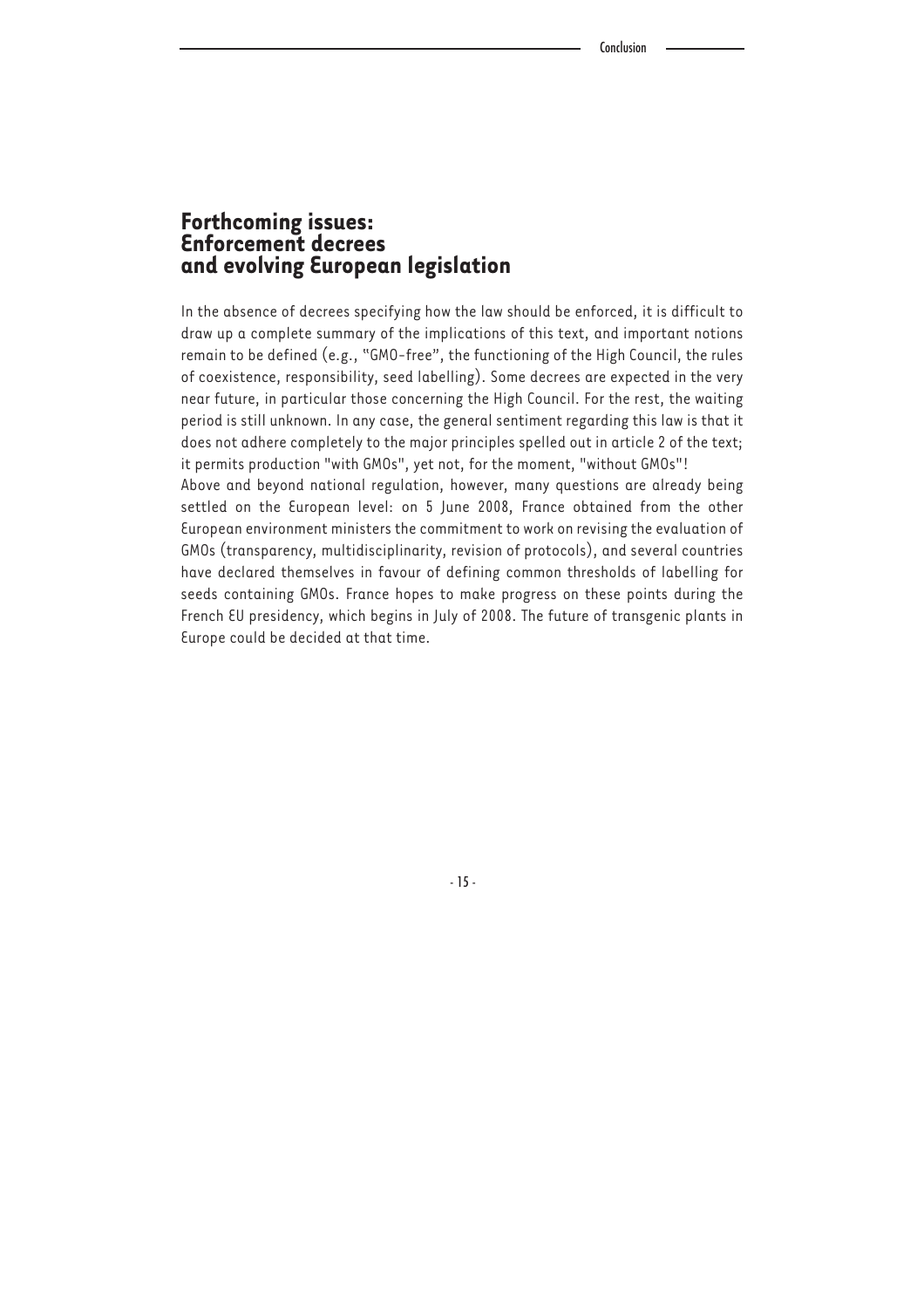# **NOTES**

1, http://www.infogm.org/ spip.php?article2977 2, http://www.infogm.org/ spip.php?article3052 3, Commission Recommendation of 23 July 2003 on guidelines for the development of national strategies and best practices to ensure the coexistence of genetically modified crops with conventional and organic farming (notified under document number C(2003) 2624), http://ec.europa.eu/agriculture/publi/reports/coexistence2/guide\_en.pdf 4, http://www.legrenelleenvironnement.fr/ grenelle-environnement/ 5, The adopted text is on the Senate website : http://www.senat.fr/

leg/tas07-095.html 6, http://www.infogm.org/ spip.php?article3517 7,DGCCRF memo n°2004-113, 16 August 2004 8, http://www.infogm.org/ spip.php?article3094 9, Article 3 of the law 10, Decree n° 93-235 of 23 February 1993 dealing with the creation of the CGB 11, http://www.infogm.org/ spip.php?article3208 12, article 9 of the law 13, article 6 of the law 14, article 4 of the law 15, IGP (Indication géographique protégée) & AOC (Appelation d'origine contrôlée): product designation guaranteeing authentic place of origin and giving name protected status 16, Institut National de l'Origine et de la qualité, http://www.inao.gouv.fr 17, article 5 of the law 18, article 8 of the law 19, article 10 of the law 20, article 10 of the law 21, article 7 of the law 22, article 14 of the law 23, http://www.infogm.org/ spip.php?article488 24, article 14 of the law 25, http://www.infogm.org/ spip.php?article2854 26, Letter from the Environment DG to the National Federation of Organic Agriculture, 14 November 2005 27, article 21 of the law

- 16 -